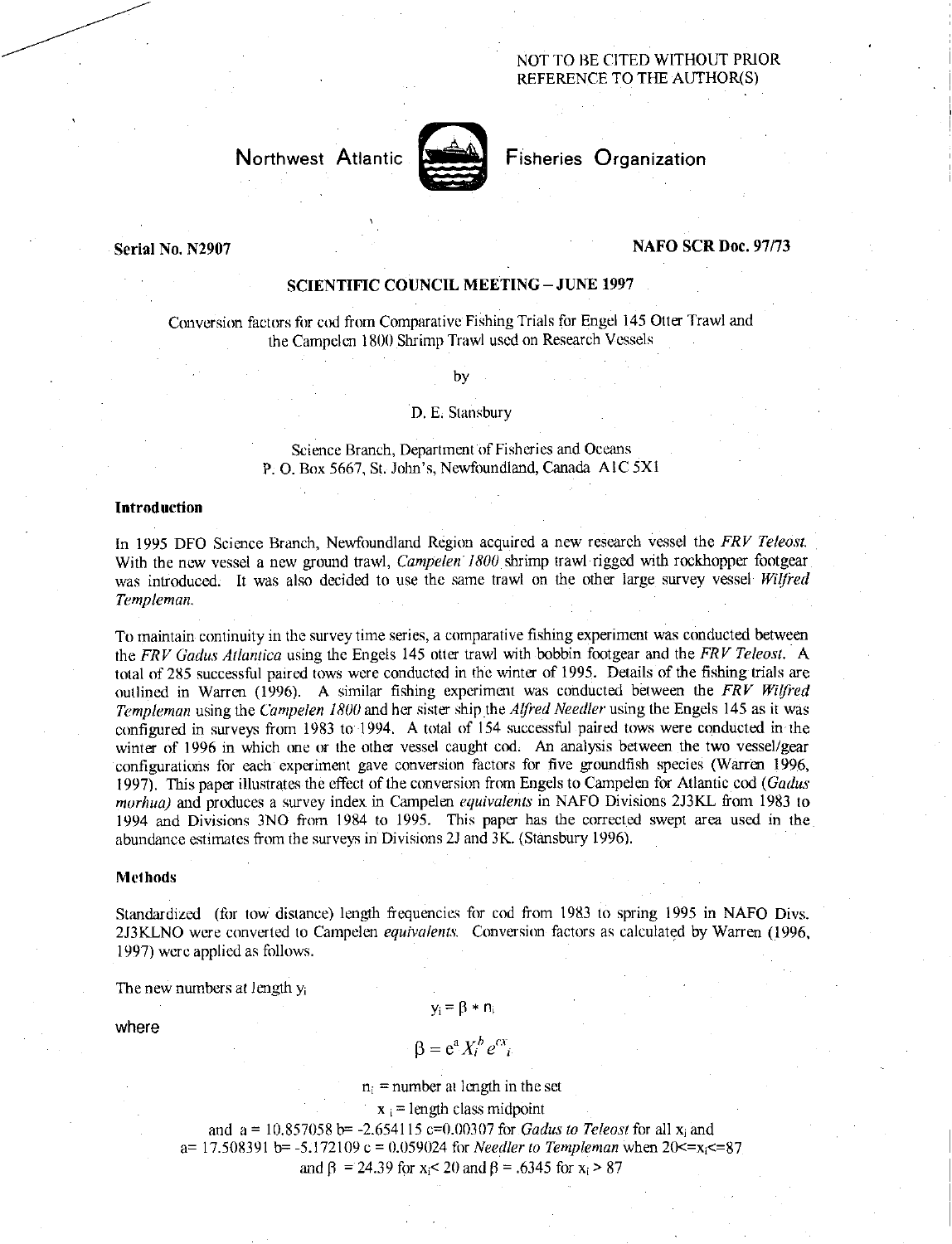IL

 $\begin{bmatrix} 1 & 1 \\ 1 & 1 \\ 1 & 1 \end{bmatrix}$ 

The new converted length frequencies are summed to give converted number of cod on a set by set bases. Annual and divisional length-weight regression parameters are applied to the converted length frequencies to give converted weights for each set. Tow distance wing spread and duration arc set to 0.8 Nm, 55.25  $\hat{\theta}$ and 15 minutes respectively for the Campelen trawl. It should be noted that in Stansbury (1996) parameters for STRAT1 and STRAT2 (Smith and Somerton 1981) where not changed to the Campelen values. This has now been corrected and used in the runs on the new converted set details and length frequency to calculate biomass and abundance estimates for 2J, 3KLNO. A multiplicative model is used to fill in missing strata.

#### Result

Mean number per tow (table 1-4) by age index as calculated from Strati show a skewness toward younger fish (Fig. 1 & 2). The abundance index at age 2 shows the greatest difference between the two gears with the Campelen/Engels ratio greater than 6 for some years in 2J3KL and as much as 16 in 1992 3NO (Fig. 3 & 4). The Campelen displays a greater variability over the time series. At age 6 the two indices show the same trends and the Campelen/Engels ratio is approximately 1.4 for 2J3KL and 1.25 for 3NO. At older ages (age 9) the Campelen/Engels ratio is less than 1 for both stocks indicating larger and older fish will not be sampled by the Campelen as well as they were in the past. The 1+ abundance index from the Campelen *equivalents* shows much greater variability in the eighties than the Engels (Fig. 5). The decline in survey abundance from 1989 to the present is well demonstrated by either survey trawl for the 2J3kl stock.

#### **Discussion**

A length based conversion between the Campelen and the Engels for five of the major groundfish species have been derived in an attempt to keep continuity between past and future groundfish bottom trawl surveys by Canada in the Northwest Atlantic.

From the conversion equations in Warren (1996) *(Gadus/Teleost)* the conversion factor for 16 cm cod is 35 and for 93 em cod the conversion is 0.41, unity occurring at 64 cm. The conversion factor for the *Needler/Templeman* for a 16-cm cod is 24.39 and for a 93-cm cod is 0.63; unity is at 55 cm. Surveys that are dominated with small fish will show greater Campelen equivalent numbers. Such is the case in the 1988 3K and 1991 3NO surveys.

As age increases the discrepancy between the two gears decrease. At age 8 the two indices overlap and by age 9 the Campelen index is less than the Engels. While the new abundance index shows a greater variability at younger ages our perception of year class strength is not changed. The conversions are very sensitive to numbers at small sizes and there is no conversion for zero catches.

#### References

Stansbury D.E. 1996. Conversion factors from Comparative Fishing Trials for Engels 145 Otter Trawl on the FRV *Gadus Atlantica* and the Campelen 1800 shrimp Trawl on the FRV *Teleost* 

Smith, S. J. and G. D. Somerton. 1981 . STRAP: A user-oriented computer analysis system for groundfish research trawl survey data. Can. Tech. Rep. Fish. Aquat. Sci. 1030: iv  $\frac{1}{2}$  66p.

Warren, W. G. 1996. Report on the Comparative Fishing Trial Between the *Gadus Atlantica* and *Teleost.*  NAFO SCR Doc. 96/28

Warren, W. G. et al. 1997. To be presented NAFO 97. Report on the Comparative Fishing Trial Between the *Wilfred Templeman* and the *Alfred Needler.* NAFO SCR Doc. 97/??.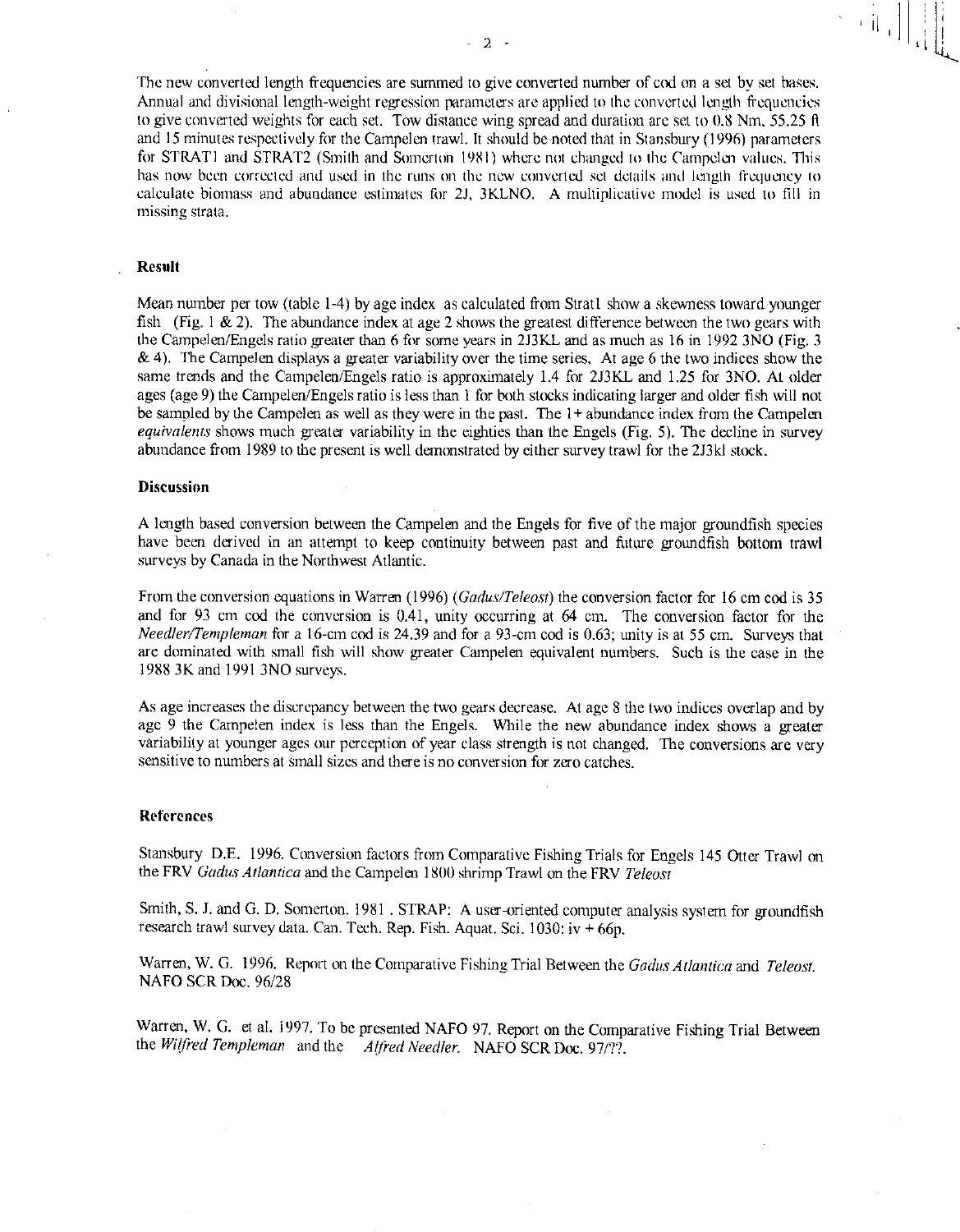Table 1. Mean number per tow of cod from autumn RV surveys in NAFO Divisions 2J3KL as calculated using the conversion from Warren 1996 and the catches from the Campelen 1800 in 1995 and 96.

| Campelen   |      |      |                                      |      |       |       |       |       |             |       |                                                                         |      |             |                          |                     |                     |                |      |
|------------|------|------|--------------------------------------|------|-------|-------|-------|-------|-------------|-------|-------------------------------------------------------------------------|------|-------------|--------------------------|---------------------|---------------------|----------------|------|
| 2J3KL 1978 | 1979 | 1980 | 1981                                 | 1982 | 1983  | 1984  | 1985  | 1986  | 1987        | 1988  | 1989                                                                    | 1990 | 1991        | 1992 1993 1994 1995 1996 |                     |                     |                |      |
|            |      |      |                                      |      | 26.49 | 7.85  | 0.58  | 3.23  | 4.44        | 18 12 | 13.75                                                                   | 8.44 | 0.73        | 0.25                     | 0.09                | 0.11                | 1.58           | 0.38 |
|            |      |      |                                      |      | 58.68 | 52.62 | 981   | 14.81 | 12.42       | 19.41 | 66.33                                                                   |      | 16.98 10.22 | 2.48                     | 3.05 0.51           |                     | 0.97 1.37      |      |
|            |      |      |                                      |      | 41.65 | 53.05 | 29.73 | 20.48 | 8.02        | 14.48 | 33.08                                                                   |      | 48.74 14.80 | 5.89                     |                     | 2.03 0.71 0.74 0.85 |                |      |
|            |      |      |                                      |      | 24.08 | 31.67 | 32.81 | 55.20 | 9.25        | 7.51  | 21.96                                                                   |      | 29:59 41.55 | 4.54                     | 1.72                | 0.31                | 0.30 0.41      |      |
|            |      |      |                                      |      | 15.93 | 19.82 | 16.18 |       | 62 23 22 83 | 8.67  | 12.16                                                                   |      | 13.54 18.47 | 4.52                     | 0.51                | 0.12                | 0.12 0.15      |      |
|            |      |      |                                      |      | 4.67  | 10.93 | 10.25 |       | 30.82 17.22 | 15.21 | 9.74                                                                    | 6.93 | 4.58        |                          | 1.75 0.31           |                     | 0.03 0.06 0.04 |      |
|            |      |      |                                      |      | 2.67  | 2.37  | 476   | 13.08 | 5.05        | 13.51 | 10.34                                                                   | 4.29 | 1.29        | 0.39                     | 0.06 0.02 0.01 0.03 |                     |                |      |
|            |      |      |                                      |      | 5.48  | 1.35  | 0.86  | 5.77  | 2.97        | 2.82  | 5.44                                                                    | 4.12 | 0.54        | 0.04                     | 0.01                | 0.01                | 0.00 0.00      |      |
| 9          |      |      |                                      |      | 2.77  | 1.93  | 0.71  | 1.31  | 1.41        | 1.58  | 1.44                                                                    | 1.60 | $-0.35$     | 0.02                     | 0.00                | -0.00               | 0.00 0.00      |      |
| 10         |      |      |                                      |      | 1.20  | 1.12  | 0.61  | 0.51  | 0.31        | 0.77  | 0.73                                                                    | 0.50 | 0.15        | 0.01                     |                     | 0.00 0.00           | 0.00 0.00      |      |
| 11         |      |      |                                      |      | 0.27  | 0.41  | 0.33  | 0.57  | 0.13        | 0.13  | 0.33                                                                    | 0.19 | 0.04        | 0.00                     | 0.00                | -0.00 0.00 0.00     |                |      |
| 12         |      |      |                                      |      | 0.07  | 0.16  | 0.12  | 0.36  | 0.15        | 0.08  | 0.10                                                                    | 0.10 | 0.02        | 0.01                     |                     | 0.00 0.00 0.00 0.00 |                |      |
| 13         |      |      |                                      |      | 0.02  | 0.04  | 0.03  | 0.09  | 0.08        | 0.07  | 0.04                                                                    | 0.03 | 0.00        | 0.00                     | 0.DO                | 0.00                | 0.00 0.00      |      |
| 1 plus     |      |      |                                      |      |       |       |       |       |             |       | 183.96 183.32 106.77 208.47 84.28 102.36 175.44 135.05 92.75 19.89 7.77 |      |             |                          |                     | 1.81                | 379324         |      |
|            |      |      | 1983 to 1994 are Campelen equvilants |      |       |       |       |       |             |       |                                                                         |      |             |                          |                     |                     |                |      |

Table 2. Mean number per tow of cod from autumn RV surveys in NAFO Divisions 2J3KL using the original data from the Engels 145.

| 2J3KL  |             | 1978 1979   | 1980  | 1981  | 1982  | 1983  | 1984  | 1985       | 1986        | 1987        | 1988  | 1989  | 1990  | 1991        |      | 1992 1993 1994 |  |
|--------|-------------|-------------|-------|-------|-------|-------|-------|------------|-------------|-------------|-------|-------|-------|-------------|------|----------------|--|
|        | 0.02        | 0.41        | 0.27  | 0.16  | 0.51  | 1.04  | 0.36  | 0.02       | 0.14        | 0.21        | 0.59  | 0.66  | 0.40  | 0.03        | 0.01 | 0.00 0.01      |  |
| 2      | 0.40        | 0.32        | 3.00  | 1.59  | 2.49  | 6.09  | 5.57  | 1.10       | 1.85        | 1.56        | 2.14  | 8.25  | 1.91  | 1.34        | 0.29 | 0.37 0.05      |  |
| з      | 5.39        | 1.94        | 2.48  | 5.11  | 5.88  | 12.31 | 10.79 | 7.27       | 4.77        | 2.04        | 3.93  | 8.98  | 10.93 | 335         |      | 1.78 0.60 0.16 |  |
| 4      | 11.51 11.78 |             | 3.83  | 2.74  | 5.93  | 10.65 | 15.23 | 12.35      | 20.70       | 4.03        | 3.20  | 8.30  |       | 1295 1397   |      | 2.30 0.83 0.13 |  |
| 6.     |             | 13.95 16.79 | 13.23 | 3.26  | 3.83  | 10.88 | 11.34 | 10.01      |             | 31.29 13.23 | 5.29  | 6.20  | 8.61  | 9.00        |      | 2.72 0.34 0.08 |  |
| 6      |             | 5.51 10.53  | 13.31 | 9.67  | 2.79  | 3.88  | 9.59  | 7.28       | 21 29 11 61 |             | 10.57 | 6.52  | 5.64  | 331         |      | 1.42 0.22 0.02 |  |
|        | 1.62        | 2.27        | 4.99  | 8.78  | 5.82  | 2.44  | 2.30  | 4.24       | 10.14       | 4.38        | 10 13 | 8.23  | 3.90  | 1 10        |      | 0.35 0.04 0.02 |  |
| 8      | 0.63        | 0.92        | 1.19  | 3.66  | 5.31  | 5.35  | 1.37  | 0.92       | 5.26        | 2.67        | 2.58  | 484   | 3 98  | 0.50        |      | 0.04 0.01 0.01 |  |
| 9      | 0.47        | 0.31        | 0.37  | 0.74  | 2.59  | 294   | 2.09  | <b>078</b> | 1.37        | 1.38        | 1.55  | 1.62  | 1.68  | O 35.       |      | 0.02 0.00 0.00 |  |
| 10     | 0.33        | 0.26        | 0.23  | 0.23  | 0.57  | 1.42  | 1.30  | 0.67       | 0.58        | 0.34        | 0.79  | 0.98  | 0.55  | 0.16        | 0.01 | 0.00 0.00      |  |
| 11     | 0.12        | 0.19        | 0.11  | 0.10  | 0.16  | 0.36  | 0.54  | 0.41       | 0.68        | 0.17        | 0.15  | 0.43  | 0.23  | 0.04        | 0.00 | 0.00 0.00      |  |
| 12     | 0.09        | 0.06        | 0.16  | 0.11  | 0.09  | 0.14  | 0.28  | 0.15       | 0.42        | 0.19        | 0.11  | 0.16  | 0.12  | 0.02        | 0.01 | 0.00 0.00      |  |
| 13     | 0.06        | 0.04        | 0.05  | 0.10  | 0.07  | 0.13  | 0.12  | 0.06       | 0.19        | 0.13        | 0.08  | 0.10  | 0.04  | 0.01        | 0.00 | 0.00 0.00      |  |
| 1 plus | 40.11       | 45.80       | 43.21 | 36.23 | 36.03 | 57.63 | 60.87 | 45.25      | 98.68       | 41.96       | 41.11 | 55.29 |       | 50.93 33.18 |      | 8.96 2.41 0.48 |  |

Table 3. Mean number per tow of cod fromspring RV surveys in NAFO Divisions 3NO as calculated using the conversion from Warren 1997 .

| 3NO   | 1984   | 1985  | 1986  | 1987   | 1988  | 1989  | 1990  | 1991        | 1992  | 1993         | 1994  | 1995  |
|-------|--------|-------|-------|--------|-------|-------|-------|-------------|-------|--------------|-------|-------|
| 4     | 0.16   | 0.37  | 0.38  | 5.00   | 0.18  | 0.38  | 0.90  | 0.57        | 0.00  | 0.00         | 0.00  | 0.00  |
| 2     | 53.39  | 9.88  | 12.77 | 54.15  | 26.45 | 4.77  |       | 7.25 147.62 | 10.07 | 1.17         | 0.22  | 0.76  |
| 3     | 41.57  | 29.27 | 3.63  | 14.13  | 12.91 | 10.39 | 6.77  | 15.44       | 9.66  | 58.27        | 0.91  | 0.20  |
| 4     | 21.35  | 16.14 | 17.87 | 19.67  | 1.02  | 2.40  | 3.80  | 1.59        | 0.24  | 53.63        | 1.63  | 0.04  |
| 5     | 7.17   | 2.76  | 11.53 | 50.35  | 0.47  | 0.34  | 1.46  | 0.47        | 0.11  | 1.25         | 1.05  | 0,15  |
| 6     | 5.04   | 0.90  | 2.11  | 26.41  | 1.10  | 0.31  | 0.25  | 0.16        | 0.09  | 0.68         | 0.07  | 0.10  |
| 7     | 1.51   | 1.03  | 0.82  | 7.38   | 1.13  | 0.61  | 0.41  | 0.07        | 0.03  | 0.46         | 0.12  | 0.01  |
| 8     | 0.72   | 0.66  | 0.58  | 1,71   | 0.66  | 0.52  | 0.52  | 0.06        | 0.03  | 0.22         | 0.07  | 0.02  |
| 9     | 1.36   | 0.84  | 0.42  | 1.63   | 0.67  | 0.36  | 0.61  | 0.14        | 0.08  | 0.05         | 0.07  | 0.05  |
| 10    | 1 15   | 1.18  | 0.61  | 0.54   | 0.75  | 0.40  | 0.46  | 0.12        | 0.11  | 0.08         | 0.02  | 0.01  |
| 11    | 0.61   | 0.88  | 1.02  | 0.70   | 0.35  | 0.51  | 0.34  | 0.11        | 0.13  | 0.17         | 0.04  | 0.01  |
| 12    | 0.25   | 0.48  | 0.51  | 0.60   | 0.44  | 033   | 0.34  | 0.09        | 0.14  | 0.12         | 0.05  | 0.02  |
| 13    | 0.10   | 0.23  | 0.31  | 0.68   | 0.69  | 0.27  | 0.16  | 0.12        | 0.12  | 0.07         | 0.07  | 0.05  |
| $14+$ | 0.255  | 0,380 | 0.404 | 0.592  | 1 070 | 0.894 | 1.275 | 0.530       | 0.354 | 0.240        | 0.093 | 0.057 |
| 1+    | 134.64 | 64.99 | 52.96 | 183.54 | 47.88 | 22.47 | 24.53 | 167.06      |       | 21.17 116.40 | 4.42  | 1.45  |

|  | Table 4. Mean number per tow of cod from spring RV surveys in NAFO Divisions 3NO using the original data from the Engels 145. |  |  |  |  |
|--|-------------------------------------------------------------------------------------------------------------------------------|--|--|--|--|
|--|-------------------------------------------------------------------------------------------------------------------------------|--|--|--|--|

 $\bar{z}$ 

rl

| 3NO   | 1984  | 1985  | 1986  | 1987  | 1988  | 1989 | 1990 | 1991  | 1992 | 1993  | 1994 | 1995 |
|-------|-------|-------|-------|-------|-------|------|------|-------|------|-------|------|------|
| 1     | 0.01  | 0.01  | 0.02  | 0.21  | 0.01  | 0.02 | 0.04 | 0.02  | 0.00 | 0.00  | 0.00 | 0.00 |
| 2     | 3.29  | 0.41  | 0.68  | 2.73  | 1.68  | 0.25 | 0.47 | 6.30  | 0.65 | 0.14  | 0.01 | 0.05 |
| 3     | 6.21  | 4.50  | 0.69  | 2.80  | 2.23  | 1.90 | 0.96 | 1 24  | 4.42 | 13,86 | 0.15 | 0.05 |
| 4     | 9.92  | 6.09  | 7.54  | 9.18  | 0.46  | 1.10 | 1.34 | 0.60  | 0.17 | 18.32 | 0.69 | 0.01 |
| 5     | 5.30  | 2.43  | 6.32  | 34.30 | 0.41  | 0.28 | 1.10 | 041   | 0.10 | 1.09  | 0.84 | 0.10 |
| 6     | 5.61  | 0.89  | 1.58  | 20.91 | 1.07  | 0.30 | 0.24 | 0.18  | 0.13 | 0.69  | 0.14 | 0.09 |
| 7     | 1.87  | 0.98  | 0.67  | 8.20  | 1.18  | 0.68 | 0.47 | 0.13  | 0.05 | 0.59  | 0.16 | 0.01 |
| 8     | 1.00  | 0.74  | 0.64  | 1.75  | 0.78  | 0.62 | 0.61 | 0.17  | 0.03 | 0.28  | 0.09 | 0.02 |
| 9     | 1.81  | 0.89  | 0.49  | 1.91  | 0.82  | 0.44 | 0.73 | 0.34  | 0.11 | 0.07  | 0.10 | 0.06 |
| 10    | 1.57  | 1.35  | 0.72  | 0.68  | 0.87  | 0.48 | 0.51 | 0.22  | 0.13 | 0.10  | 0.02 | 0.01 |
| 11    | 0.86  | 0.99  | 1.17  | 0.76  | 0.44  | 0.64 | 0.42 | 0.18  | 0.16 | 0.20  | 0.05 | 0.01 |
| 12    | 0.32  | 0.49  | 0.64  | 0.70  | 0.55  | 0.42 | 0.41 | 0.11  | 0.17 | 0.15  | 0.06 | 0.01 |
| 13    | 0.11  | 0.24  | 0.35  | 0.80  | 0.79  | 0.33 | 0.22 | 0.15  | 0.15 | 0.08  | 0.09 | 0.05 |
| $14*$ | 0.22  | 0.39  | 0.51  | 0.76  | 1.25  | 1.00 | 1.65 | 0.72  | 0.13 | 0.08  | 0.02 | 0.10 |
| $1 +$ | 38.10 | 20.40 | 22.02 | 85.69 | 12.53 | 8.46 | 9.16 | 10.77 | 6.40 | 35.65 | 2.42 | 0.57 |

- 3 -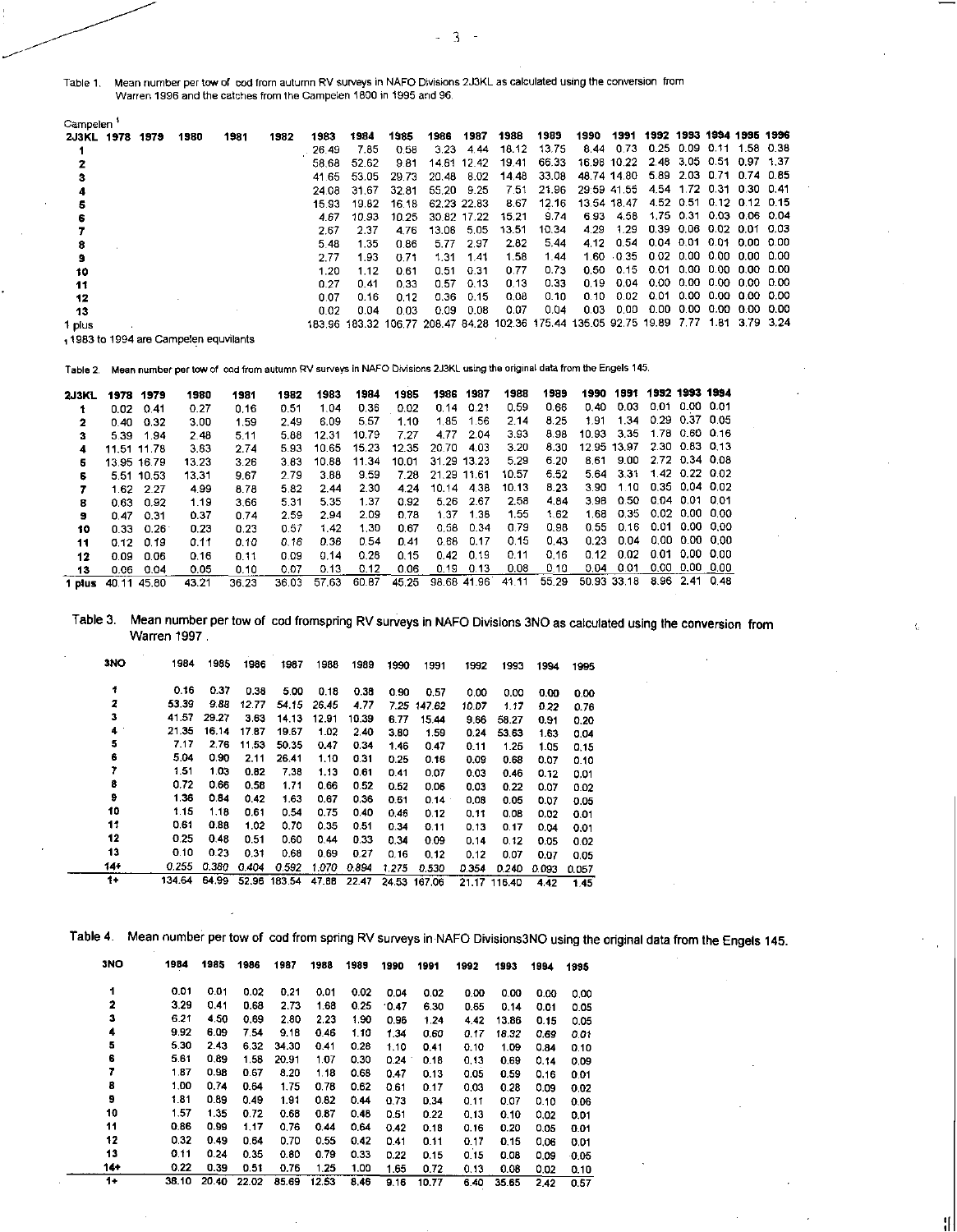$\overline{4}$ 



Fig 1. Age frequency histograms by year in 2J3KL for the original data (Engels) and converted (Campelen) 1983-1994.

Mean number per tow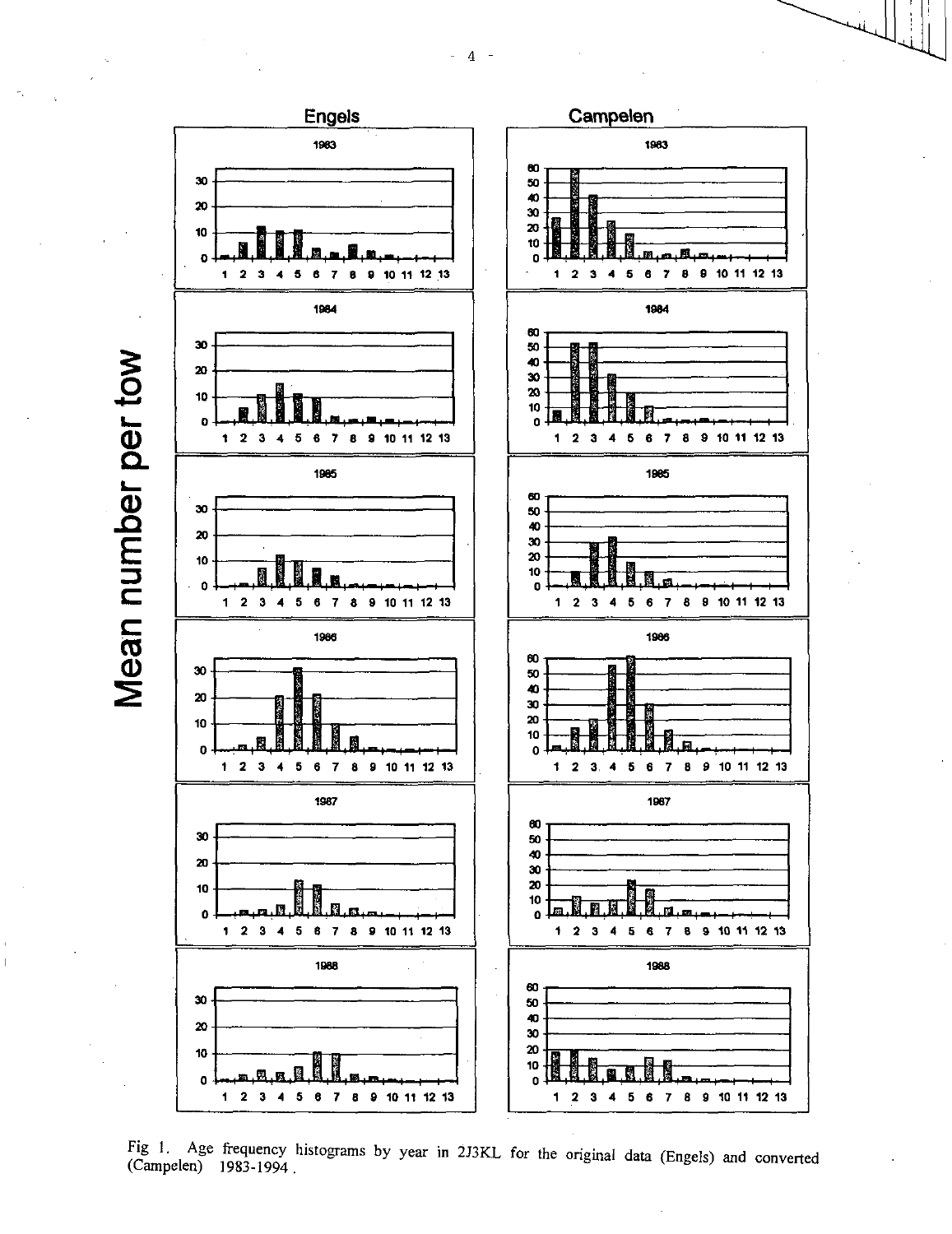$5 - 4$ 





Campelen

Fig. 1. (continued)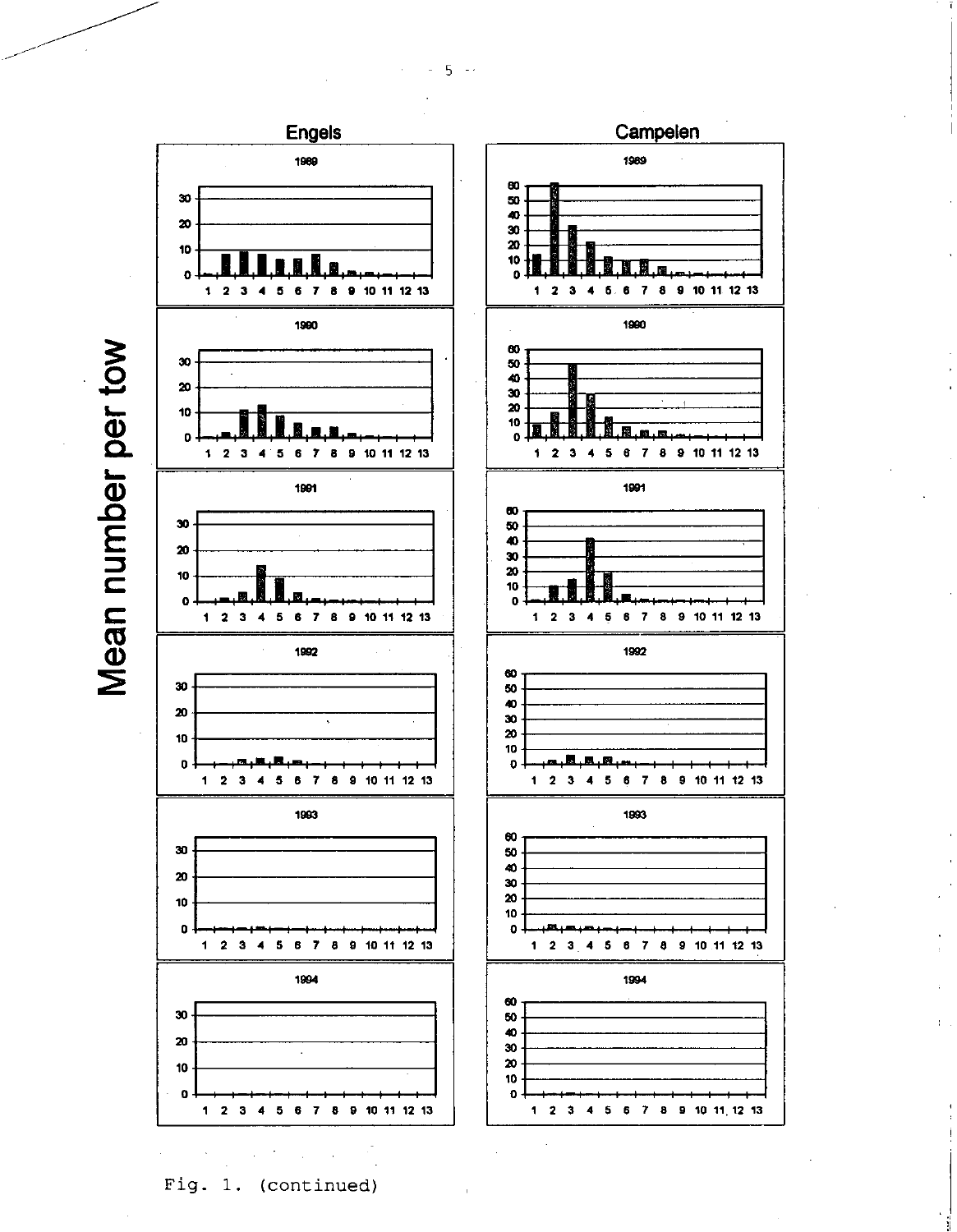

Age

Fig 2. Age frequency histograms by year in 3NO for the original data (Engels) and converted (Campelen) 1983-1994.

 $-6 -$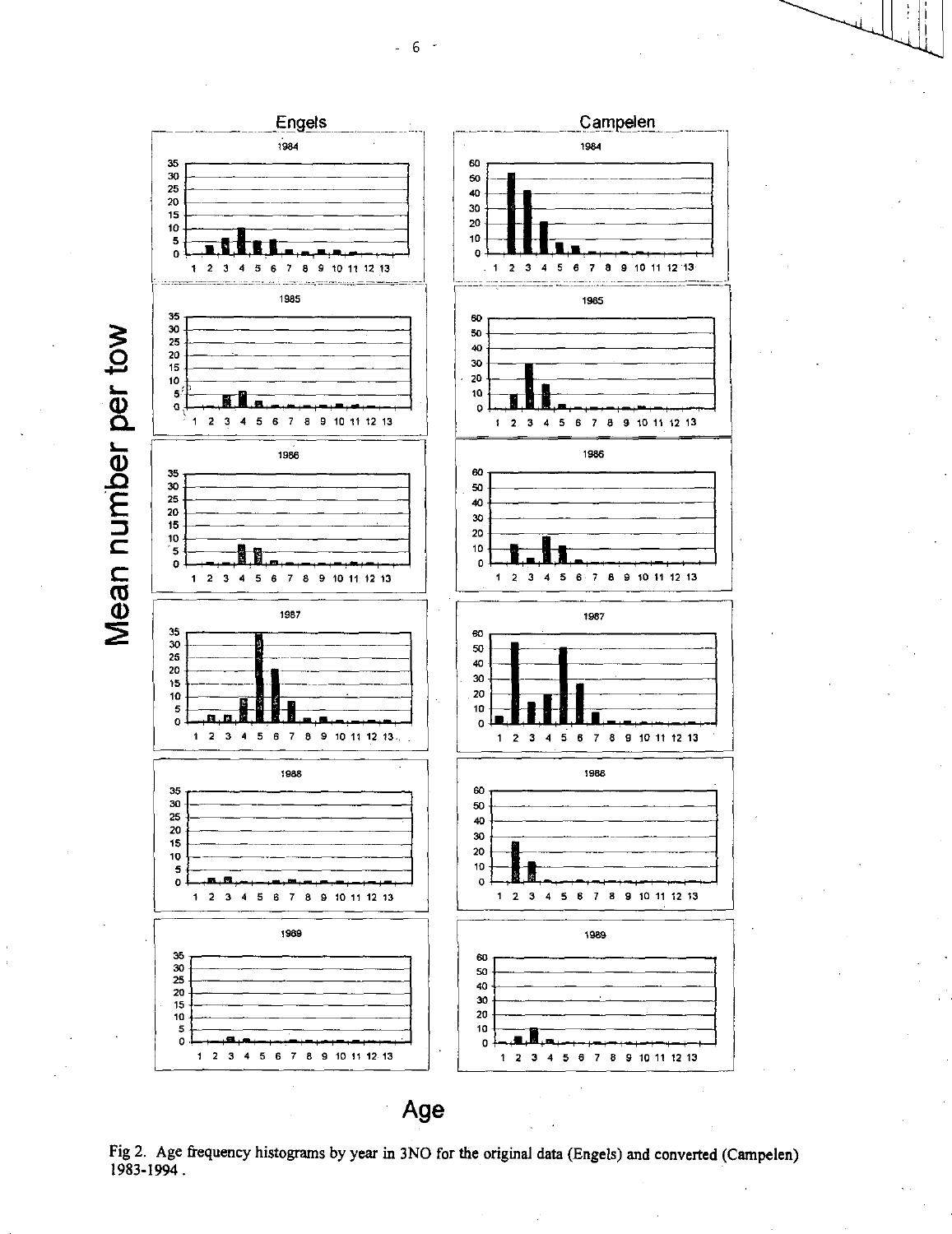

Fig. 2. (continued)

 $-7 -$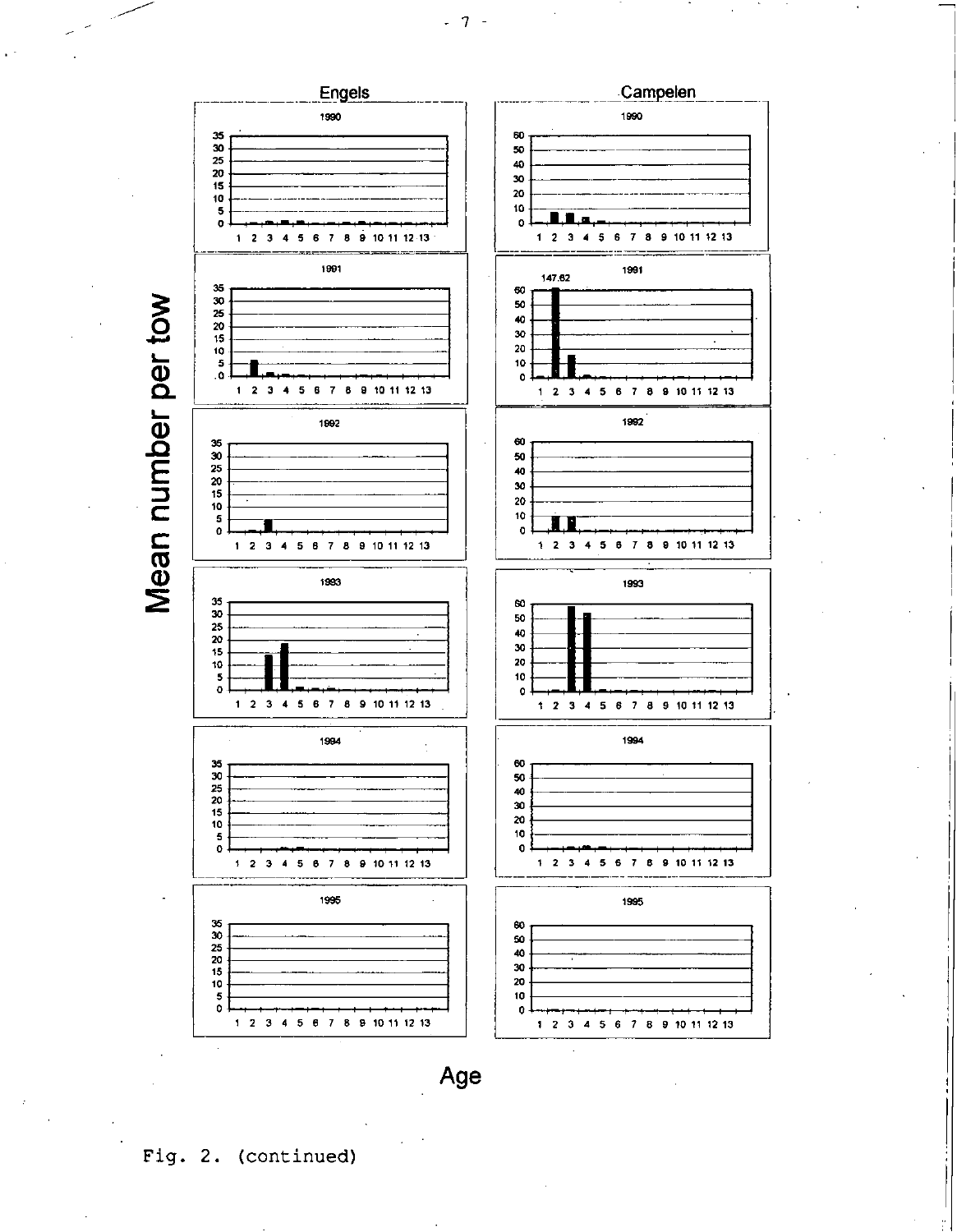

Fig 3. Campelen and Engels mean number per tow by age for the 2J3KL cod stock.

 $-8 -$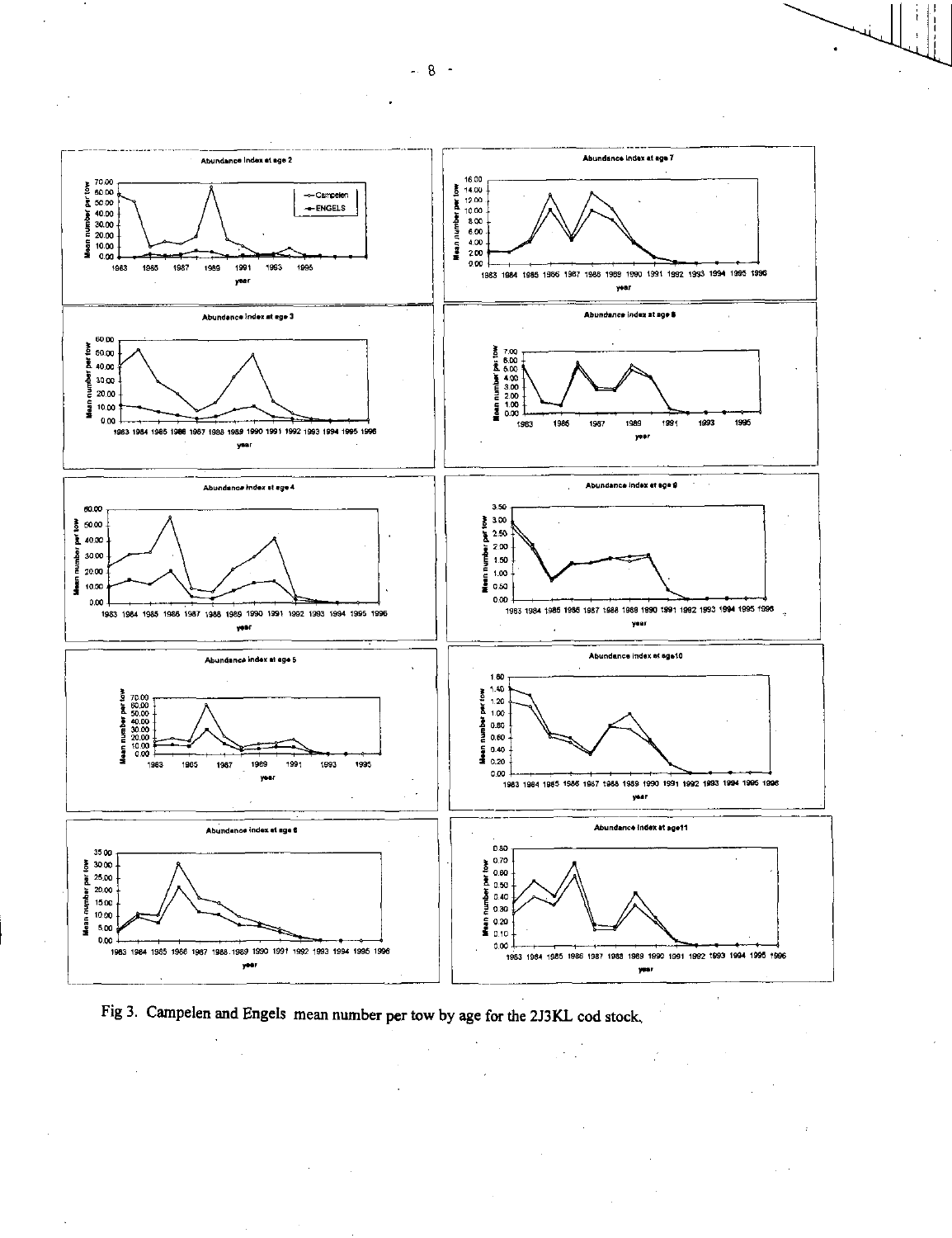



1990

year

1992

1994

Fig 4. Campelen and Engels mean number per tow by age for the 3NO cod stock

year

 $\ddot{\mathcal{L}}$ 

 $-9 -$